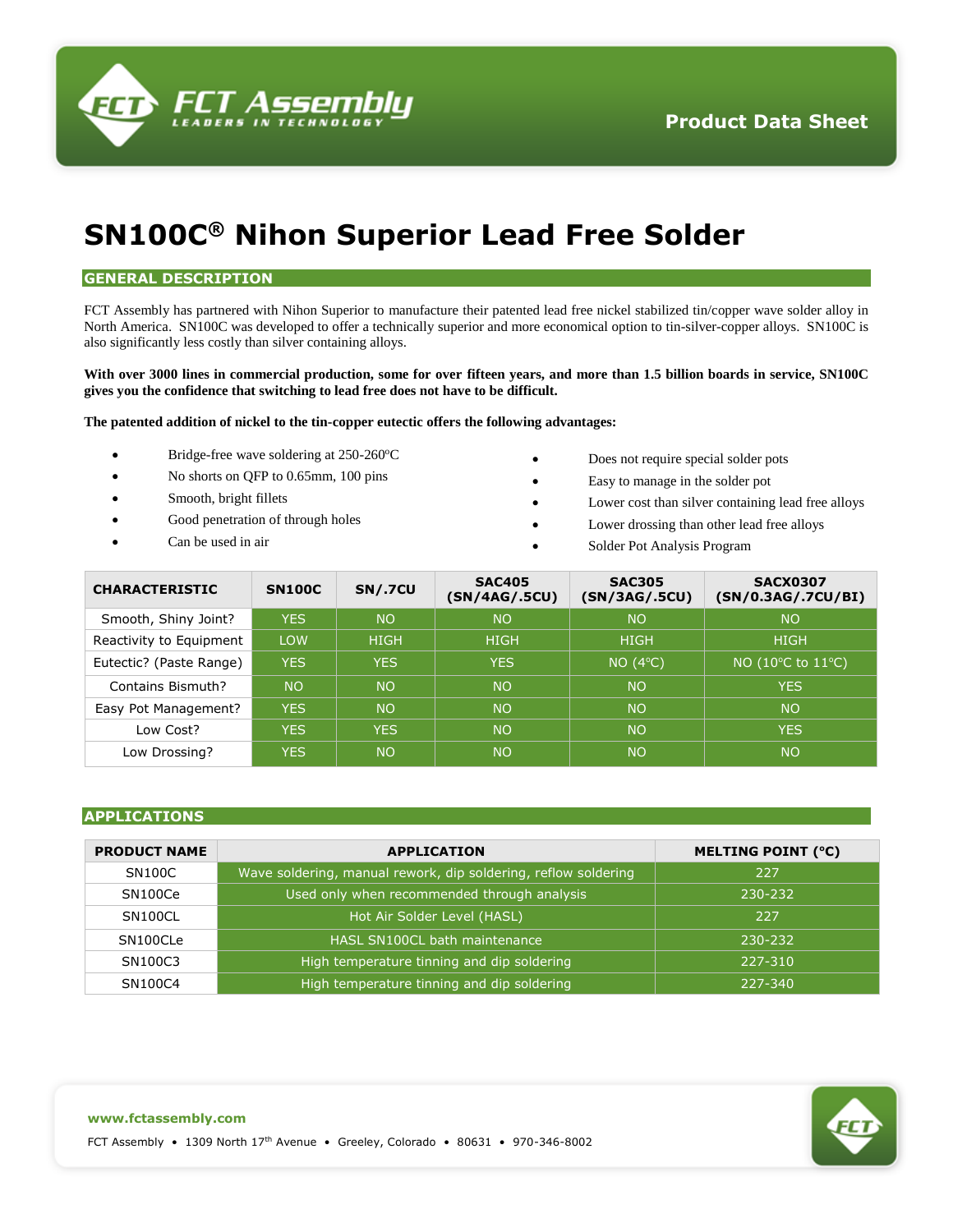

## **TECHNICAL SPECIFICATIONS**

| <b>TEST</b>                                     |                       | <b>SOLDER ALLOY</b> |      |                   |      |                  |       | <b>TEST METHOD</b> |                                                    |       |                                                                                   |
|-------------------------------------------------|-----------------------|---------------------|------|-------------------|------|------------------|-------|--------------------|----------------------------------------------------|-------|-----------------------------------------------------------------------------------|
| Name                                            |                       | SN96CI              |      | <b>SN100C</b>     |      | <b>SN63</b>      |       |                    |                                                    |       |                                                                                   |
| Alloy System                                    |                       | Sn-Ag-Cu            |      | Sn-Cu-Ni+Ge       |      | Sn-Pb            |       |                    |                                                    |       |                                                                                   |
| <b>Melting Temperature</b><br>$(^{\circ}C)$     |                       | 217-221             |      | 227               |      | 183              |       |                    | <b>DSC</b>                                         |       |                                                                                   |
| <b>Specific Gravity</b>                         |                       | 7.5                 |      | 7.4               |      | 8.4              |       |                    | S.G. Measuring<br>Apparatus                        |       |                                                                                   |
| Specific Heat<br>$(J/kg*K)$                     |                       | 220                 |      | 220               |      | 176              |       |                    | <b>Estimated</b>                                   |       |                                                                                   |
| Thermal Conductivity<br>$(J/m*s*K)$             |                       | 64                  |      | 64                |      | 50               |       |                    | <b>Estimated</b>                                   |       |                                                                                   |
| Tensile Strength<br>$(M*Pa)$                    |                       | 52                  |      | 32                |      | 44               |       |                    | 10mm/min $(25^{\circ}C)$                           |       |                                                                                   |
| Elongation (%)                                  |                       | 27                  |      | 48                |      | 25               |       |                    | 10mm/min $(25^{\circ}C)$                           |       |                                                                                   |
|                                                 | $230^{\circ}$ C       | 77                  |      | $\sim$            |      | 91               |       |                    |                                                    |       |                                                                                   |
|                                                 | 240°C                 | 77                  |      | 77<br>92          |      |                  |       |                    |                                                    |       |                                                                                   |
| Factor (%)                                      | Spread<br>250°C<br>77 |                     |      |                   | 77   |                  |       | 93                 |                                                    |       | <b>JIS Z 3197</b><br>(NS-828A FLUX)                                               |
|                                                 | 260°C                 | 78                  |      | 78                |      | 93               |       |                    |                                                    |       |                                                                                   |
|                                                 | 280°C                 | $\equiv$            |      | 78                |      | $\equiv$         |       |                    |                                                    |       |                                                                                   |
|                                                 |                       | Ta                  | Tb   | Fmax              | Ta   | Tb               | Fmax  | Ta                 | Tb                                                 | Fmax  | <b>Wetting Balance</b>                                                            |
|                                                 | 240°C                 | 0.72                | 2.10 | 0.213             | 1.0  | 4.53             | 0.159 | 0.12               | 0.80                                               | 0.195 | 0.3x3.5x25mm Copper<br><b>Test Piece</b><br>Ta-Zero Cross Time<br>Tb-Wetting Time |
| Wettability                                     | 250°C                 | 0.37                | 1.46 | 0.213             | 0.86 | 2.79             | 0.181 | 0.11               | 0.64                                               | 0.200 |                                                                                   |
|                                                 | 260°C                 | 0.23                | 0.81 | 0.192             | 0.47 | 1.46             | 0.186 | 0.10               | 0.41                                               | 0.206 |                                                                                   |
|                                                 | 270°C                 | 0.21                | 0.48 | 0.192             | 0.31 | 0.8              | 0.192 | 0.07               | 0.31                                               | 0.211 | Force                                                                             |
| <b>Electrical Resistance</b><br>$(\mu\Omega m)$ |                       | 0.15                |      | 0.13              |      | 0.17             |       |                    | <b>Four Terminal Method</b>                        |       |                                                                                   |
| <b>Copper Erosion Rate</b><br>At 260°C          |                       | Approx. 2 minutes   |      | Approx. 2 minutes |      | Approx. 1 minute |       |                    | Time for Complete<br>Erosion of 1.8mm Dia.<br>Wire |       |                                                                                   |
| Creep Strength<br>(Time to Failure)             |                       | $>300$ HRS          |      | $>300$ HRS        |      | 20 HRS           |       |                    | 145°C, 1KG Load                                    |       |                                                                                   |
|                                                 |                       | >300 HRS            |      | >300 HRS          |      | 3 HRS            |       |                    | 150°C, 1KG Load                                    |       |                                                                                   |
|                                                 |                       | >300 HRS            |      | >300 HRS          |      | 7 MIN            |       |                    | 180°C, 1KG Load                                    |       |                                                                                   |
| THERMAL SHOCK                                   |                       | >1000 CYCLES        |      | >1000 CYCLES      |      | 500-600 CYCLES   |       |                    | -40/+80°C Each 1 HR                                |       |                                                                                   |
| ELECTROMIGRATION                                |                       | >1000 HRS           |      | >1000 HRS         |      | > 1000 HRS       |       |                    | 40°C, 95%RH &<br>85°C, 85%RH                       |       |                                                                                   |
| WHISKER TEST                                    |                       | >1000 HRS           |      | >1000 HRS         |      | >1000 HRS        |       |                    | $50^{\circ}$ C                                     |       |                                                                                   |

SN100C lead free solder performs equally well in automated wave soldering, reflow soldering, selective soldering, and static solder pots. SN100C3 and SN100C4 have been specifically developed for high temperature dipping applications and can be used for tinning very fine copper wires at temperatures up to 400°C. SN100CL has been developed for use in lead free Hot Air Solder Level (HASL) equipment and provides a smooth bright finish with a solderable shelf life of over one year.

FCT Assembly • 1309 North 17th Avenue • Greeley, Colorado • 80631 • 970-346-8002

**www.fctassembly.com**